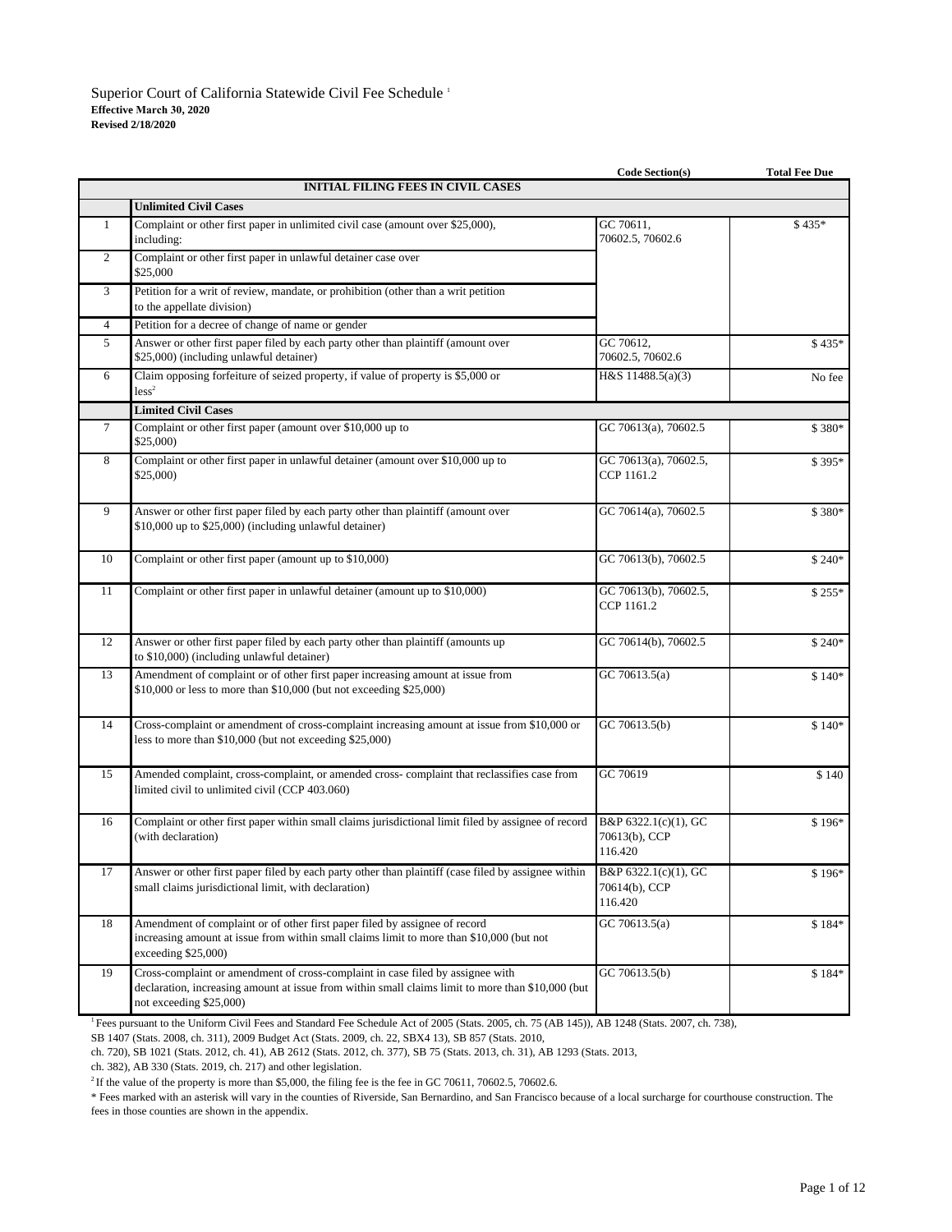|    | Other Initial Filing Fees (both Limited and Unlimited Civil Cases)                                                                                                                                            |                                      |             |  |
|----|---------------------------------------------------------------------------------------------------------------------------------------------------------------------------------------------------------------|--------------------------------------|-------------|--|
| 20 | Additional fee for case designated as complex (one fee for all plaintiffs)                                                                                                                                    | GC 70616(a)                          | \$1,000     |  |
| 21 | Additional fee for case designated as complex (for each defendant, up to<br>\$18,000 total for case)                                                                                                          | GC 70616(b)                          | \$1,000     |  |
| 22 | Supplemental fee for filing of a complaint by a "high-frequency litigant," as defined in CCP §<br>425.55(b), in a construction-related accessibility case                                                     | GC 70616.5                           | \$1,000     |  |
| 23 | Complaint, response, or other first paper filed on behalf of public entity (but fee<br>is recoverable with judgment under GC 6103.5)                                                                          | GC 6103                              | No fee      |  |
| 24 | Amended complaint or amended cross-complaint (other than one that changes amount at issue to<br>reclassify case or require fee difference paid in limited civil case under GC 70613.5)                        | <b>CCP 472</b>                       | No fee      |  |
| 25 | Action to compel registration of voters                                                                                                                                                                       | Elec. 2142                           | No fee      |  |
| 26 | Request for order to require counting of provisional ballots                                                                                                                                                  | Elec. 14310                          | No fee      |  |
| 27 | Petition for forfeiture where claim has been filed with district attorney for<br>impounded vehicle                                                                                                            | VC 14607.6(e)(4)                     | \$100       |  |
| 28 | Abstract of judgment rendered from another court (unless filed with an application for order of<br>sale of a dwelling under CCP 704.750 or with an<br>application for order of examination under CCP 708.160) | GC 70626(b)(2)                       | \$45        |  |
| 29 | Issuing commission to take deposition out of state under CCP 2026.010                                                                                                                                         | GC 70626(b)(5)                       | \$45        |  |
| 30 | Filing and entering award under Workers' Compensation Act                                                                                                                                                     | GC 70626(b)(6)                       | \$45        |  |
|    | <b>Discovery in Out-of-State Case</b>                                                                                                                                                                         |                                      |             |  |
| 31 | Application for subpoena for discovery in out-of-state case (CCP 2029.300)                                                                                                                                    | GC $70626(b)(5)$                     | \$45        |  |
| 32 | First petition by party for relief in discovery dispute related to out-of-state case<br>(CCP 2029.610(a), CCP 2029.620(c)(1))                                                                                 | GC 70611,<br>70602.5, 70602.6        | $$435*$     |  |
| 33 | First petition by non-party for relief in discovery dispute related to out-of-state<br>case (CCP 2029.610(a), CCP 2029.620(c)(2))                                                                             | GC 70626 $(c)$                       | \$80        |  |
| 34 | Subsequent petition by party for relief in discovery dispute related to out-of-state case (where<br>first appearance fee was previously paid) (CCP $2029.620(c)(1)$ )                                         | GC 70617(a)                          | $\sqrt{60}$ |  |
| 35 | Subsequent petition by non-party for relief in discovery dispute related to out-of-state case<br>(where fee under GC 70626(c) was previously paid) (CCP 2029.620(c)(2))                                       | GC 70617(a)                          | \$60        |  |
| 36 | Response by party to petition for relief in discovery dispute related to out-of- state case (where<br>first appearance fee was not previously paid) (CCP<br>2029.610(c)                                       | GC 70612,<br>70602.5, 70602.6        | $$435*$     |  |
| 37 | Response by party to petition for relief in discovery dispute related to out-of- state case (where<br>first appearance fee was previously paid)                                                               | CCP 2029.620(d)                      | No fee      |  |
| 38 | Response by non-party to petition for relief in discovery dispute related to out-of-<br>state case                                                                                                            | CCP 2029.610(c),<br>CCP 2029.620(d)  | No fee      |  |
|    | <b>Requests for Protective Orders</b>                                                                                                                                                                         |                                      |             |  |
| 39 | Petition to prevent domestic violence and response                                                                                                                                                            | FC 6222,<br>GC 70617(b)(7)           | No fee      |  |
| 40 | Petition to prevent abuse of an elder or dependent adult and response                                                                                                                                         | W&I 15657.03(q), GC<br>70617(b)(10)  | No fee      |  |
| 41 | Petition to prevent civil harassment (involving violence, threats of violence, or<br>stalking) and response                                                                                                   | CCP $527.6(w)–(x)$                   | No fee      |  |
| 42 | Petition to prevent civil harassment (other) and response                                                                                                                                                     | GC 70611, 70612,<br>70602.5, 70602.6 | $$435*$     |  |
| 43 | Petition to prevent workplace violence (involving violence, threats of violence, or stalking) and<br>response                                                                                                 | CCP $527.8(v)–(w)$                   | No fee      |  |
| 44 | Petition to prevent workplace violence (other) and response                                                                                                                                                   | GC 70611, 70612,<br>70602.5, 70602.6 | $$435*$     |  |

<sup>3</sup> Caption must identify the action as subject to the supplemental fee.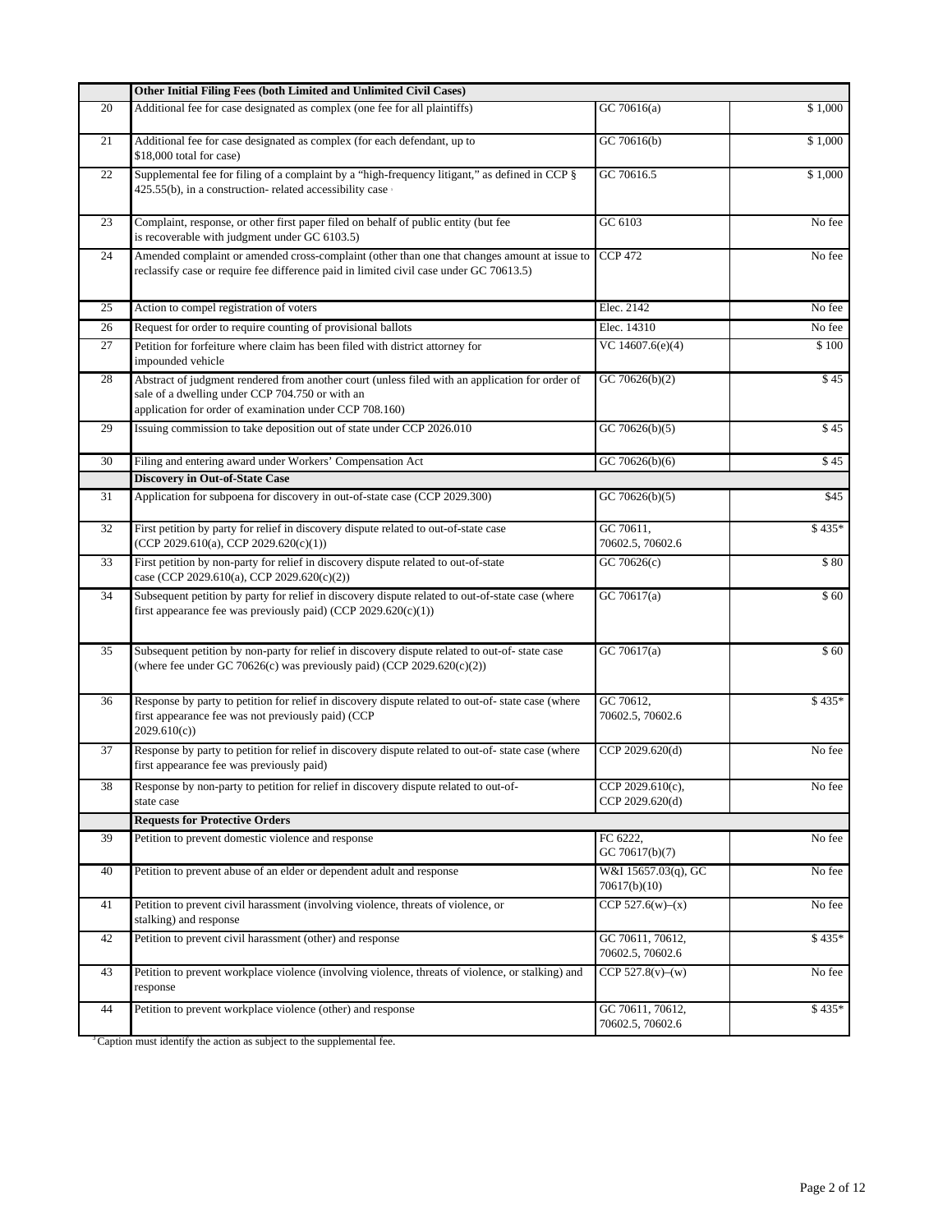|    | <b>CIVIL MOTION AND OTHER FILING FEES</b>                                                                                                                                                                                           |                             |                          |  |  |
|----|-------------------------------------------------------------------------------------------------------------------------------------------------------------------------------------------------------------------------------------|-----------------------------|--------------------------|--|--|
| 45 | Motion or other paper requiring a hearing (unless it is the party's first paper and the first paper<br>filing fee is paid), including the following:                                                                                | \$60                        |                          |  |  |
| 46 | Motion listed under CCP 1005(a)(1)-(12)                                                                                                                                                                                             |                             |                          |  |  |
| 47 | Motion or application to continue a trial date                                                                                                                                                                                      |                             |                          |  |  |
| 48 | Discovery motion under CCP 2016.010 et seq.                                                                                                                                                                                         |                             |                          |  |  |
| 49 | Motion for new trial                                                                                                                                                                                                                |                             |                          |  |  |
| 50 | Ex parte application requiring a party to give notice of the ex parte appearance<br>to other parties                                                                                                                                |                             |                          |  |  |
| 51 | Motion for summary judgment or for summary adjudication                                                                                                                                                                             | GC 70617(d)                 | \$500                    |  |  |
| 52 | Application to appear as counsel pro hac vice                                                                                                                                                                                       | $\overline{GC 706}17(e)(1)$ | \$500                    |  |  |
| 53 | Renewal fee for application to appear as counsel pro hac vice for each year a<br>case continues                                                                                                                                     | GC 70617(e)(2)              | \$500                    |  |  |
| 54 | Reclassification of limited jurisdiction case to unlimited jurisdiction (CCP<br>403.060)                                                                                                                                            | GC 70619                    | \$140                    |  |  |
| 55 | Processing change of venue <sup>4</sup> (payable to superior court from which the transfer was requested) (a<br>separate check with the initial filing fee for the court to which the case will be transferred is also<br>required) | GC 70618                    | \$50                     |  |  |
| 56 | Request, application, or motion for, or notice of, continuance of hearing or case<br>management conference                                                                                                                          | GC 70617(c)(1)              | \$20                     |  |  |
| 57 | Stipulation and order (unless it is the party's first paper and the first paper filing<br>fee is paid)                                                                                                                              | GC 70617(c)(2)              | \$20                     |  |  |
| 58 | Request for order authorizing service of summons by posting (CCP 415.45) or<br>by publication (CCP 415.50)                                                                                                                          | GC 70617(c)(3)              | \$20                     |  |  |
| 59 | Amended notice of motion                                                                                                                                                                                                            | GC 70617(b)(2)              | No fee                   |  |  |
| 60 | Civil case management statement                                                                                                                                                                                                     | GC 70617(b)(3)              | No fee                   |  |  |
| 61 | Request for trial de novo after judicial arbitration                                                                                                                                                                                | GC 70617(b)(4)              | No fee                   |  |  |
| 62 | Stipulation that does not require an order                                                                                                                                                                                          | GC 70617(b)(5)              | No fee                   |  |  |
|    | <b>CIVIL JURY AND TRIAL RELATED FEES</b>                                                                                                                                                                                            |                             |                          |  |  |
| 63 | A request for entry of default or default judgment                                                                                                                                                                                  | GC 70617(b)(8)              | No fee                   |  |  |
| 64 | Advance jury fee (nonrefundable)                                                                                                                                                                                                    | CCP $631(b)$                | \$150                    |  |  |
| 65 | Daily jury deposits (amount set by court)                                                                                                                                                                                           | CCP 631(e)                  | Amount set by<br>court   |  |  |
| 66 | Court reporting services in civil proceedings lasting one hour or less                                                                                                                                                              | GC 68086(a)(1)(A)           | \$30                     |  |  |
| 67 | Court reporter per diem fees for civil proceedings lasting more than one hour<br>(amount set by court)                                                                                                                              | GC $68086(a)(1)(B)$         | \$631/Full<br>\$316/Half |  |  |
| 68 | Extra court reporter (amount set by court)                                                                                                                                                                                          | GC 69953.5                  | \$337/Full<br>\$169/Half |  |  |
|    | <b>JUDGMENT RELATED FEES</b>                                                                                                                                                                                                        |                             |                          |  |  |
| 69 | Confession of judgment (CCP 1134)                                                                                                                                                                                                   | GC 70626(b)(3)              | \$45                     |  |  |
| 70 | Renewal of judgment (CCP 683.150)                                                                                                                                                                                                   | GC 70626(b)(4)              | \$45                     |  |  |
| 71 | Notice of settlement (CRC 3.1385)                                                                                                                                                                                                   |                             | No fee                   |  |  |
| 72 | Certified copy of order to DMV when court orders judgment paid in installments                                                                                                                                                      | VC 16379                    | Amount set by<br>court   |  |  |
|    | <b>POST JUDGMENT RELATED FEES</b>                                                                                                                                                                                                   |                             |                          |  |  |
| 73 | Issuing writ of attachment, writ of mandate, writ of execution, writ of sale, writ of possession,<br>writ of prohibition, writ of restitution, or any other writ for enforcement of an order or judgment                            | GC 70626(a)(1)              | \$40                     |  |  |
| 74 | Issuing abstract of judgment                                                                                                                                                                                                        | GC 70626(a)(2)              | \$40                     |  |  |
| 75 | Issuing an order of sale                                                                                                                                                                                                            | GC 70626(b)(1)              | \$45                     |  |  |
| 76 | Application for order of sale of a dwelling (CCP 704.750)                                                                                                                                                                           | GC 70617(a)(7)              | \$60                     |  |  |
| 77 | Application for examination of third person controlling defendant's property<br>(CCP 491.110, 491.150)                                                                                                                              | GC 70617(a)(3)              | \$60                     |  |  |
| 78 | Application for order for judgment debtor examination (CCP 708.110, 708.160).<br>No separate fee is charged for filing the abstract of judgment with the application.                                                               | GC 70617(a)(6)              | $\$$ 60                  |  |  |
| 79 | Certificate of satisfaction of judgment (CCP 724.100)                                                                                                                                                                               | GC 70626(a)(3)              | \$40                     |  |  |
| 80 | Notice to DMV of judgment debtor's default in making installment payments                                                                                                                                                           | VC 16381                    | Amount set by<br>court   |  |  |

4 This is a processing fee "for making up and transmitting the transcript and papers" when venue in a case is changed.

The motion fee under GC 70617 is charged separately for a motion for change of venue.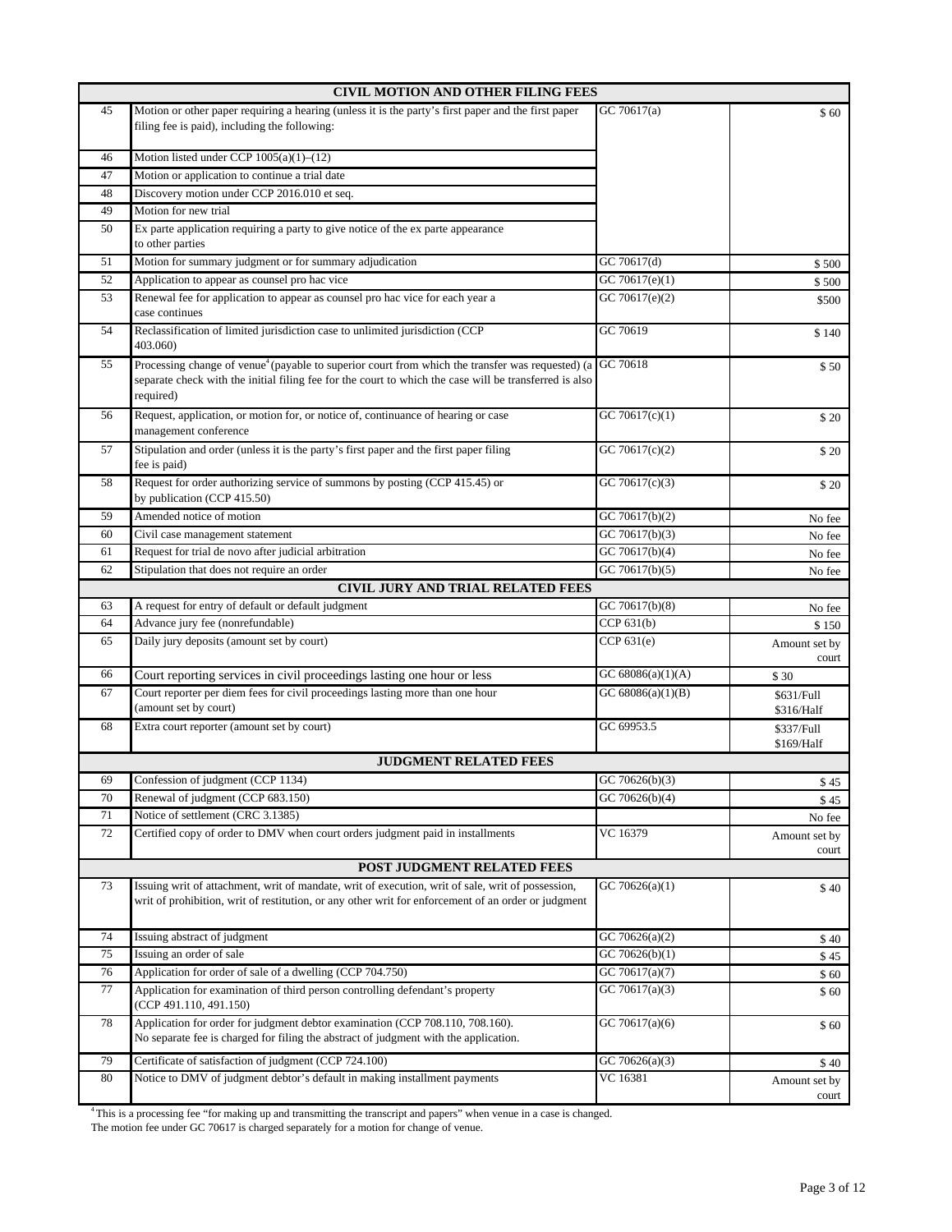|     | <b>SMALL CLAIMS FEES</b>                                                                                                                                                                                                                                                                                                                                                      |                                         |         |
|-----|-------------------------------------------------------------------------------------------------------------------------------------------------------------------------------------------------------------------------------------------------------------------------------------------------------------------------------------------------------------------------------|-----------------------------------------|---------|
| 81  | Filing claim for \$1,500 or less                                                                                                                                                                                                                                                                                                                                              | CCP $116.230(b)(1)$                     | \$30    |
| 82  | Filing claim for more than \$1,500 but less than or equal to<br>\$5,000                                                                                                                                                                                                                                                                                                       | CCP 116.230(b)(2)                       | \$50    |
| 83  | Filing claim for more than \$5,000 but less than or equal to<br>\$10,000 (claim by natural persons only, with certain exceptions)                                                                                                                                                                                                                                             | CCP 116.230(b)(3), CCP<br>116.221       | \$75    |
| 84  | Filing claim by person who has filed more than 12 small claims in California<br>within the previous 12 months                                                                                                                                                                                                                                                                 | CCP 116.230(c)                          | \$100   |
| 85  | Amendment raising amount of claim from \$1,500 or less to more than \$1,500<br>but not exceeding \$5,000                                                                                                                                                                                                                                                                      | CCP 116.230(d)(1)                       | \$20    |
| 86  | Amendment raising amount of claim from more than \$1,500 but not exceeding<br>\$5,000 to more than \$5,000 but not exceeding \$10,000 (claim by natural persons only, with<br>certain exceptions)                                                                                                                                                                             | CCP 116.230(d)(2), CCP<br>116.221       | \$25    |
| 87  | Amendment raising amount of claim from \$1,500 or less to more than \$5,000 but not exceeding<br>\$10,000 (claim by natural persons only, with certain<br>exceptions)                                                                                                                                                                                                         | CCP 116.230(d)(3), CCP<br>116.221       | \$45    |
| 88  | Service of copy of a claim under CCP § 116.340, for each defendant to whom<br>the clerk mails a copy of the claim                                                                                                                                                                                                                                                             | CCP 116.232                             | \$15    |
| 89  | Transfer of case out of small claims court (defendant's claim exceeding<br>jurisdictional limit) (no receiving court filing or transfer fee)                                                                                                                                                                                                                                  | CCP 116.390                             | No fee  |
| 90  | Request for postponement of hearing, if defendant has been served                                                                                                                                                                                                                                                                                                             | CCP 116.570                             | \$10    |
| 91  | Notice of appeal of small claims case                                                                                                                                                                                                                                                                                                                                         | CCP 116.760                             | \$75    |
| 92  | Motion to vacate                                                                                                                                                                                                                                                                                                                                                              | CCP 116.745                             | \$20    |
| 93  | Fee for payment of judgment to court                                                                                                                                                                                                                                                                                                                                          | CCP 116.860                             | \$20    |
| 94  | Application for order of examination of judgment debtor                                                                                                                                                                                                                                                                                                                       | GC 70617(a)(6), CCP<br>116.820          | \$60    |
| 95  | Writ of execution                                                                                                                                                                                                                                                                                                                                                             | GC 70626(a)(1), CCP<br>116.820          | \$40    |
| 96  | Abstract of judgment                                                                                                                                                                                                                                                                                                                                                          | GC 70626(a)(2), CCP<br>116.820          | \$40    |
|     | <b>FAMILY LAW FEES</b>                                                                                                                                                                                                                                                                                                                                                        |                                         |         |
| 97  | Petition or other first paper (including a joint petition) for dissolution of marriage or domestic<br>partnership, legal separation, or nullity                                                                                                                                                                                                                               | GC 70670(b), 70602.5,<br>70602.6        | $$435*$ |
| 98  | Response or other first paper filed in response to petition for dissolution of marriage or domestic<br>partnership, legal separation, or nullity                                                                                                                                                                                                                              | GC 70670(d), 70602.5,<br>70602.6        | $$435*$ |
| 99  | First paper in family law matter other than dissolution of marriage or domestic<br>partnership, legal separation, or nullity                                                                                                                                                                                                                                                  | GC 70670 $(a)$ ,<br>70602.5, 70602.6    | $$435*$ |
| 100 | First paper filed in response in family law matter other than dissolution of marriage or domestic<br>partnership, legal separation, or nullity                                                                                                                                                                                                                                | GC 70670(c), 70602.5,<br>70602.6        | \$435*  |
| 101 | A settlement agreement or stipulation for judgment that is signed by a defaulted respondent and<br>included in a judgment of dissolution of marriage or domestic partnership; or a stipulation to<br>modify such an agreement if the stipulation is presented by the petitioner. (Defaulted respondent<br>is not charged a first paper fee under GC 70670. GC 70671(b), (e).) | GC 70677(c)                             | No fee  |
| 102 | Appearance, stipulation, and waiver of rights in dissolution of marriage or domestic partnership,<br>legal separation or nullity or to establish parentage, when respondent is a member of the armed<br>forces                                                                                                                                                                | GC 70673                                | No fee  |
| 103 | Petition for adoption (for each person to be adopted) <sup>5</sup>                                                                                                                                                                                                                                                                                                            | H&S 103730                              | \$20    |
| 104 | Filings in a proceeding to declare a minor free from parental custody and control                                                                                                                                                                                                                                                                                             | FC 7806, 7841                           | No fee  |
| 105 | Domestic violence restraining orders, including a request to obtain, modify, or enforce an order<br>to prevent domestic violence or response to that request; and any request that is necessary to<br>obtain or give effect to a restraining order                                                                                                                            | GC 70671(f), GC<br>70677(b)(5), FC 6222 | No fee  |

<sup>5</sup>The fee is waived for agency adoptions when a statement from the agency is filed with the petition.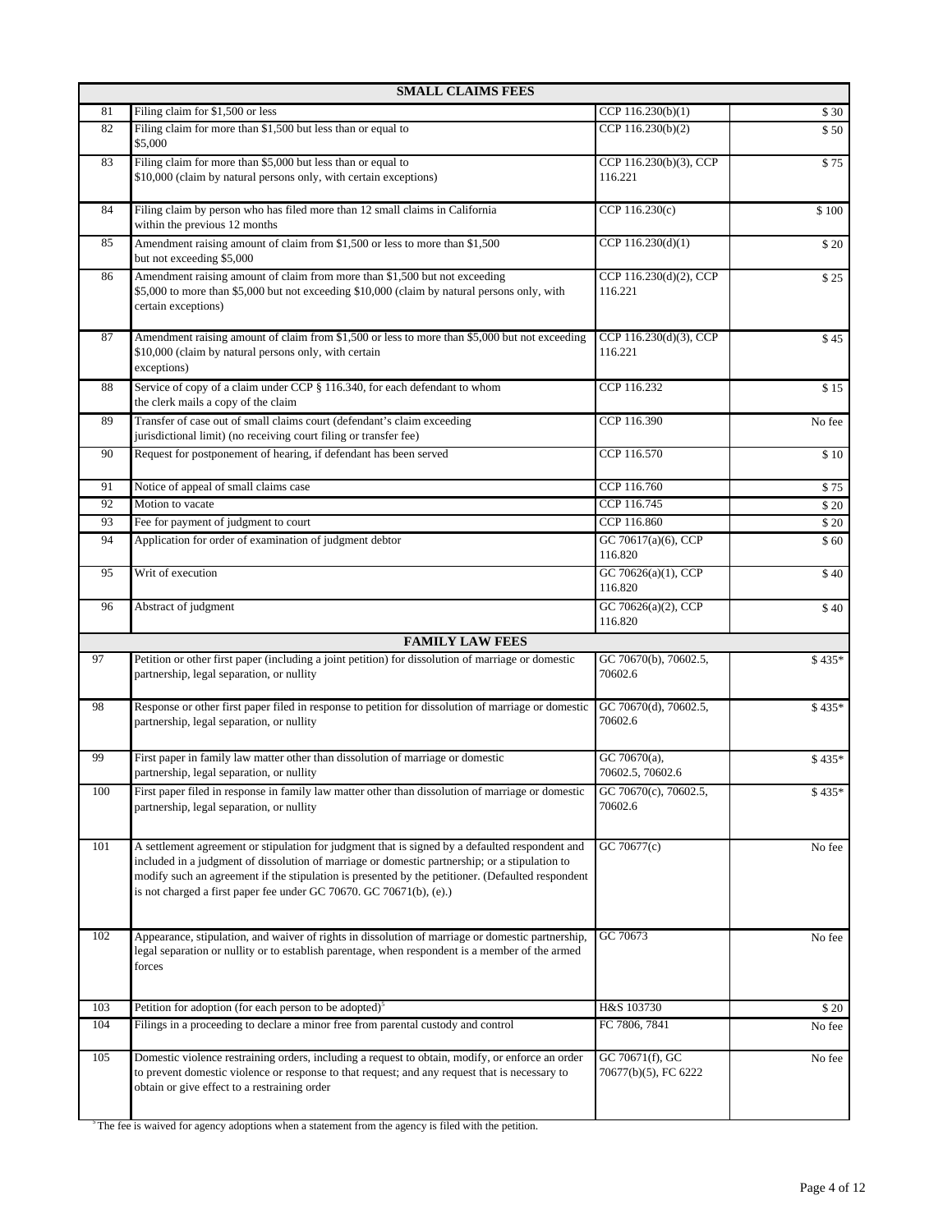|     | <b>FAMILY LAW FEES</b>                                                                                                                                                                                                                                                                                                |                                  |                        |
|-----|-----------------------------------------------------------------------------------------------------------------------------------------------------------------------------------------------------------------------------------------------------------------------------------------------------------------------|----------------------------------|------------------------|
| 106 | Motion or order to show cause in family law matter (unless it is the party's first<br>paper and the first paper filing fee is paid)                                                                                                                                                                                   | GC 70677(a)                      | \$60                   |
| 107 | Additional charge on motion or order to show cause to modify or enforce<br>custody or visitation                                                                                                                                                                                                                      | GC 70678                         | \$25                   |
| 108 | Stipulation and order not requiring a hearing; request or stipulation for continuance of hearing or<br>case management conference not requiring a hearing                                                                                                                                                             | GC 70677(c)                      | \$20                   |
| 109 | Stipulation that does not require an order                                                                                                                                                                                                                                                                            | GC 70677(b)(7)                   | No fee                 |
| 110 | A stipulation regarding the date of termination of marital or domestic partnership status if the<br>court has retained jurisdiction over that date                                                                                                                                                                    | GC 70671(c)                      | No fee                 |
| 111 | First paper or any subsequent paper filed by the Department of Child Support Services to<br>establish parentage or to establish, modify, or collect support                                                                                                                                                           | GC 6103.9, 70672                 | No fee                 |
| 112 | Response or subsequent paper filed in an action brought by the Department of Child Support<br>Services to establish parentage or to establish, modify, or collect support if support is the only<br>issue. If a custody issue is raised, see charge for first paper filed in response to other family law<br>matters. | GC 70672                         | No fee                 |
| 113 | Filings on issues relating to parentage or support in a pre-existing non-governmental case in<br>which a Title IV-D child support agency has intervened and is providing services under FC<br>17400                                                                                                                   | GC 70672                         | No fee                 |
| 114 | Statement to register a foreign support order or other first paper in a UIFSA case                                                                                                                                                                                                                                    | GC 70677,<br>FC 4927             | No fee                 |
| 115 | A document relating to a stipulated postjudgment modification of child support                                                                                                                                                                                                                                        | GC 70671(d)                      | No fee                 |
| 116 | Costs for stepparent adoption, including investigation (amount set by court, up to<br>\$700) (FC 9001, 9002)                                                                                                                                                                                                          | FC 9002                          | Up to \$700            |
| 117 | Child custody evaluation (amount set by court)                                                                                                                                                                                                                                                                        | FC 3112                          | Amount set by<br>cour  |
| 118 | Court-appointed counsel for child (amount set by court) (FC 3150 et seq.)                                                                                                                                                                                                                                             | FC 3153                          | Amount set by<br>court |
| 119 | Premarital counseling for minors                                                                                                                                                                                                                                                                                      | FC 304                           | Amount set by<br>court |
| 120 | Cost for investigation re: petition to declare child free from parental custody and control                                                                                                                                                                                                                           | FC 7851.5                        | Not to exceed \$900    |
|     | <b>PROBATE FEES</b>                                                                                                                                                                                                                                                                                                   |                                  |                        |
| 121 | First-filed petition for letters of administration or letters testamentary, first-filed petition for<br>special letters of administration with powers of general representative under Prob.C 8545                                                                                                                     | GC 70650(a), 70602.5,<br>70602.6 | \$435*                 |
| 122 | First objection to probate of will or codicil (Prob.C 8250); first petition for revocation of probate<br>of will or codicil<br>(Prob.C 8270) (if filed together with petition for appointment of personal representative under<br>GC 70650(c), only the fee under GC 70650(c) is charged)                             | GC 70650(b), 70602.5,<br>70602.6 | \$435*                 |
| 123 | Later-filed petition for letters of administration, letters testamentary, or special letters of<br>administration with powers of general representative by a person other than the original<br>petitioner                                                                                                             | GC 70650(c), 70602.5,<br>70602.6 | \$435*                 |
| 124 | First or subsequent petition for special letters of administration without powers<br>of general personal representative                                                                                                                                                                                               | GC 70657.5(a)(3)                 | \$200                  |
| 125 | Opposition to a petition for appointment of a personal representative in a decedent's estate, other<br>than a competing petition for appointment or a will contest, and objection or other opposition to<br>first account of testamentary trustee subject to court supervision                                        | GC 70651,<br>70602.5, 70602.6    | \$435*                 |
| 126 | Petition (or opposition to petition) concerning the internal affairs of a trust under Prob.C 17200<br>et seq., or first account of trustee of testamentary trust subject to continuing court jurisdiction<br>under Prob.C 17300 et seq.                                                                               | GC 70652,<br>70602.5, 70602.6    | \$435                  |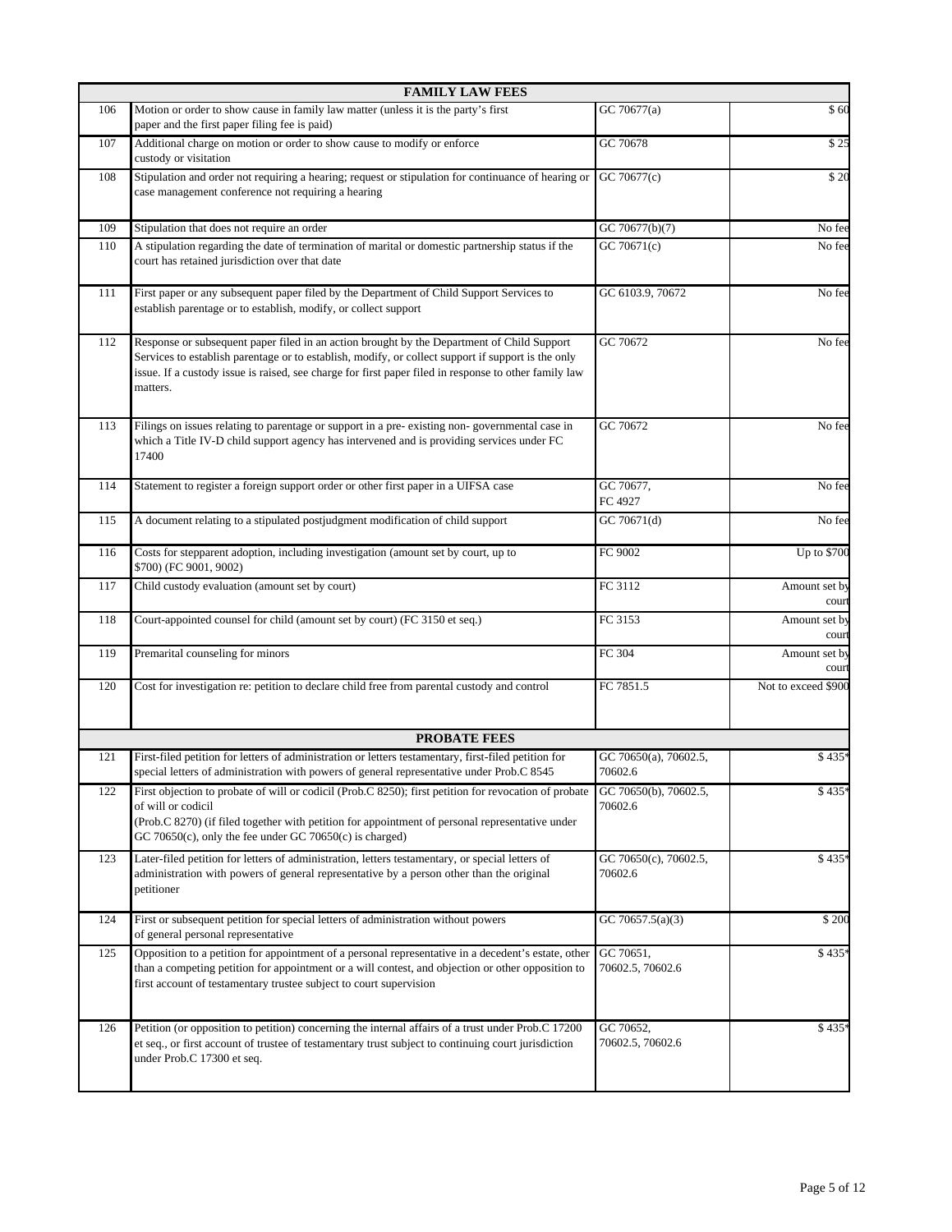| 127 | Petition (or opposition to petition) concerning the internal affairs of a trust created by court order<br>under Prob.C 2580, 3100, or 3600 (trusts not subject to the \$435 fee under GC 70652)                              | GC 70657.5(a)(1),<br>70652(d)         | $\overline{\$}$ 200 |
|-----|------------------------------------------------------------------------------------------------------------------------------------------------------------------------------------------------------------------------------|---------------------------------------|---------------------|
|     | <b>PROBATE FEES</b>                                                                                                                                                                                                          |                                       |                     |
| 128 | Petition for appointment of conservator, guardian of the estate or guardian of the person and<br>estate or opposition to these petitions other than competing petition for appointment                                       | GC 70653(a), (b), 70602.5,<br>70602.6 | \$435*              |
| 129 | Opposition to petition for appointment of conservator, guardian of the estate or guardian of the<br>person and estate filed by or on behalf of the proposed conservatee or proposed ward or a parent<br>of the proposed ward | GC 70653(f)                           | No fee              |
| 130 | Petition for appointment of guardian of the person only or opposition to petition other than<br>competing petition for appointment                                                                                           | GC 70654(a), (b), 70602.5             | \$225               |
| 131 | Opposition to petition by the proposed ward or the parent of the proposed ward                                                                                                                                               | GC 70654(e)                           | No fee              |
| 132 | Petition or opposition filed after issuance of letters of guardianship or temporary guardianship, in<br>guardianship of the person only                                                                                      | GC 70657(e)                           | No fee              |
| 133 | First or subsequent petition for temporary letters of conservatorship or<br>guardianship                                                                                                                                     | GC 70657(a)(4)                        | \$60                |
| 134 | Petition commencing other proceedings under the Probate Code and objections or other<br>opposition to such petitions, including the following:                                                                               | GC 70655,<br>70602.5, 70602.6         | \$435*              |
| 135 | Petition to determine the fact of death to determine title to real property and<br>objections or other opposition (Prob.C 200)                                                                                               | GC 70655(c)(4),<br>70602.5, 70602.6   | \$435*              |
| 136 | Petition for an order concerning a particular transaction and objections or other<br>opposition (Prob.C 3100)                                                                                                                | GC 70655(c)(5),<br>70602.5, 70602.6   | \$435*              |
| 137 | Petition for an order concerning capacity determination and health care decision authority for<br>adult without conservator and objections or other opposition (Prob.C 3200)                                                 | GC 70655(c)(6), 70602.5,<br>70602.6   | \$435*              |
| 138 | Petition for compromise of the claim of a minor or disabled adult, no civil action pending, and<br>objections or other opposition (Prob.C 3600)                                                                              | GC 70655(c)(1), 70602.5,<br>70602.6   | \$435*              |
| 139 | Petition concerning a power of attorney and objections or other opposition<br>(Prob.C 4541)                                                                                                                                  | GC 70655(c)(8),<br>70602.5, 70602.6   | \$435*              |
| 140 | Petition concerning advance health care directive and objections or other<br>opposition (Prob.C 4766)                                                                                                                        | GC 70655(c)(7),<br>70602.5, 70602.6   | \$435*              |
| 141 | Petition to determine succession to real property and objections or other<br>opposition (Prob.C 13151)                                                                                                                       | GC 70655(c)(2),<br>70602.5, 70602.6   | \$435*              |
| 142 | Spousal or domestic partnership property petition and objections or other<br>opposition (Prob.C 13650) <sup>6</sup>                                                                                                          | GC 70655(c)(3),<br>70602.5, 70602.6   | \$435*              |
| 143 | Petition for approval, compromise, or settlement of claims against deceased settlor, or for<br>allocation of amounts due between trusts, or objections or other opposition (Prob.C 19020)                                    | GC 70655(c)(9), 70602.5,<br>70602.6   | \$435*              |
| 144 | Any other petition that commences a proceeding under the Probate Code and<br>objections or other opposition                                                                                                                  | GC 70655(c)(10),<br>70602.5, 70602.6  | \$435*              |
| 145 | Petition for order setting aside estate of small value if no estate is pending for the decedent<br>(Prob.C 6602)                                                                                                             | GC 70656(a), 70602.5                  | \$225               |
| 146 | Opposition to petition for order setting aside estate of small value (Prob.C 6602)                                                                                                                                           | GC 70656(b), 70602.5                  | \$225               |
|     |                                                                                                                                                                                                                              |                                       |                     |

 $6$  No additional fee is collected if the petition is filed in a pending proceeding (Prob.C 13652).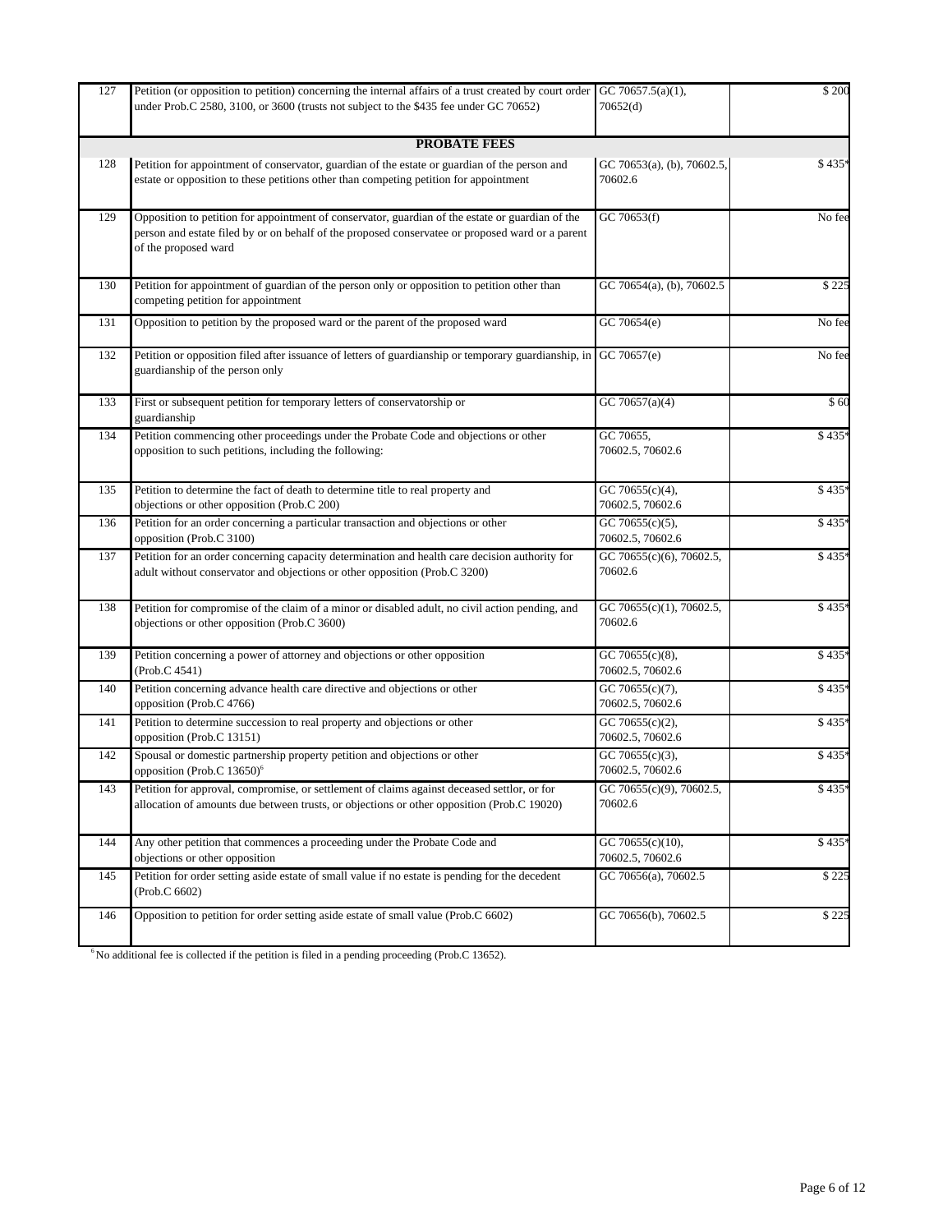|     | <b>PROBATE FEES</b>                                                                                                                                                                                                                                                                                                                                                                                                            |                                                  |        |
|-----|--------------------------------------------------------------------------------------------------------------------------------------------------------------------------------------------------------------------------------------------------------------------------------------------------------------------------------------------------------------------------------------------------------------------------------|--------------------------------------------------|--------|
| 147 | Petition (or opposition to petition) for an order listed below, filed after issuance of letters<br>testamentary, letters of administration, or letters of special administration to a personal<br>representative of a decedent's estate; letters of guardianship or temporary guardianship to a<br>guardian of the estate or person and estate; or letters of conservatorship or temporary<br>conservatorship to a conservator | GC 70658(a), 70602.5,<br>70602.6                 | \$435  |
|     | Petition for order concerning sale, lease, encumbrance, grant of an option, purchase,<br>conveyance, or exchange of property                                                                                                                                                                                                                                                                                                   | GC 70658(a)(1), 70602.5,<br>70602.6              |        |
|     | Petition for order settling an account of a fiduciary                                                                                                                                                                                                                                                                                                                                                                          | GC 70658(a)(2),<br>70602.5, 70602.6              |        |
|     | Petition for order authorizing, instructing, or directing a fiduciary, or<br>approving or confirming acts of a fiduciary                                                                                                                                                                                                                                                                                                       | GC 70658(a)(3),<br>70602.5, 70602.6              |        |
|     | Petition for order concerning payment of compensation or expenses of an attorney                                                                                                                                                                                                                                                                                                                                               | GC 70658(a)(4), 70602.5,<br>70602.6              |        |
|     | Petition for order concerning payment of compensation or expenses of a<br>fiduciary                                                                                                                                                                                                                                                                                                                                            | GC 70658(a)(5),<br>70602.5, 70602.6              |        |
|     | Petition for order surcharging or removing a fiduciary                                                                                                                                                                                                                                                                                                                                                                         | GC 70658(a)(6),<br>70602.5, 70602.6              |        |
|     | Petition for order transferring or authorizing transfer of property of an estate<br>to a fiduciary in another jurisdiction                                                                                                                                                                                                                                                                                                     | $\overline{GC}$ 70658(a)(7),<br>70602.5, 70602.6 |        |
|     | Petition for order allowing a fiduciary's request to resign                                                                                                                                                                                                                                                                                                                                                                    | GC 70658(a)(8), 70602.5,<br>70602.6              |        |
|     | Petition for order adjudicating a claim to property under Prob.C 850 et seq.                                                                                                                                                                                                                                                                                                                                                   | GC 70658(a)(9), 70602.5,<br>70602.6              |        |
|     | Petition for order granting permission to fix the residence of a ward or<br>conservatee outside of California                                                                                                                                                                                                                                                                                                                  | GC 70658(a)(10), 70602.5,<br>70602.6             |        |
|     | Petition for order concerning payments for support, maintenance, or education of a ward or<br>conservatee or a of person entitled to support, maintenance, or education from a ward or<br>conservatee                                                                                                                                                                                                                          | GC 70658(a)(11), 70602.5,<br>70602.6             |        |
|     | Petition for order concerning payment of surplus income to relatives of a conservatee<br>(Prob.C 2423) or concerning substituted judgment (Prob.C 2580)                                                                                                                                                                                                                                                                        | GC 70658(a)(12), 70602.5,<br>70602.6             |        |
|     | Petition for order affecting legal capacity of a conservatee under Prob.C 1870 et seq.                                                                                                                                                                                                                                                                                                                                         | GC 70658(a)(13), 70602.5,<br>70602.6             |        |
|     | Petition for order adjudicating merits of a claim under Prob.C 2500 et seq.                                                                                                                                                                                                                                                                                                                                                    | GC 70658(a)(14), 70602.5,<br>70602.6             |        |
| 148 | Petition (or opposition to petition) filed after the issuance of temporary letters of guardianship or<br>conservatorship or letters of guardianship or conservatorship not subject to the \$435 fee in GC<br>70658(a) and not exempt under GC 70657(e)                                                                                                                                                                         | GC 70657(a)(3)                                   | \$60   |
| 149 | Petition (or opposition to petition) filed after the issuance of letters of<br>guardianship or temporary letters of guardianship in a guardianship of the person only                                                                                                                                                                                                                                                          | GC 70657(e), 70658(c)(1)                         | No fee |
| 150 | Disclaimer of interest in a decedent's estate                                                                                                                                                                                                                                                                                                                                                                                  | GC 70657.5(c),<br>70658(c)(2)                    | No fee |
| 151 | Petition (or opposition to petition) after issuance of special letters of administration or letters<br>testamentary or of administration in decedents' estates that are not subject to the<br>\$435 fee in GC 70658(a)                                                                                                                                                                                                         | GC 70657.5(a)(2)                                 | \$200  |
| 152 | Motion, application or other paper requiring a hearing after the first paper, including motion or<br>other paper listed in GC 70617(a)<br>(motions listed in CCP $1005(a)(1)$ – $(12)$ , motion to continue a trial date, discovery motions,<br>motion for new trial)                                                                                                                                                          | GC 70657(a)(1), 70617(a)                         | \$60   |
| 153 | Application for ex parte relief other than ex parte petition for discharge.                                                                                                                                                                                                                                                                                                                                                    | GC 70657(a)(2)                                   | \$60   |
| 154 | Ex parte petition for discharge of personal representative, conservator, or guardian upon<br>completion of court-ordered distribution or transfer                                                                                                                                                                                                                                                                              | GC 70657(a)(2)                                   | No fee |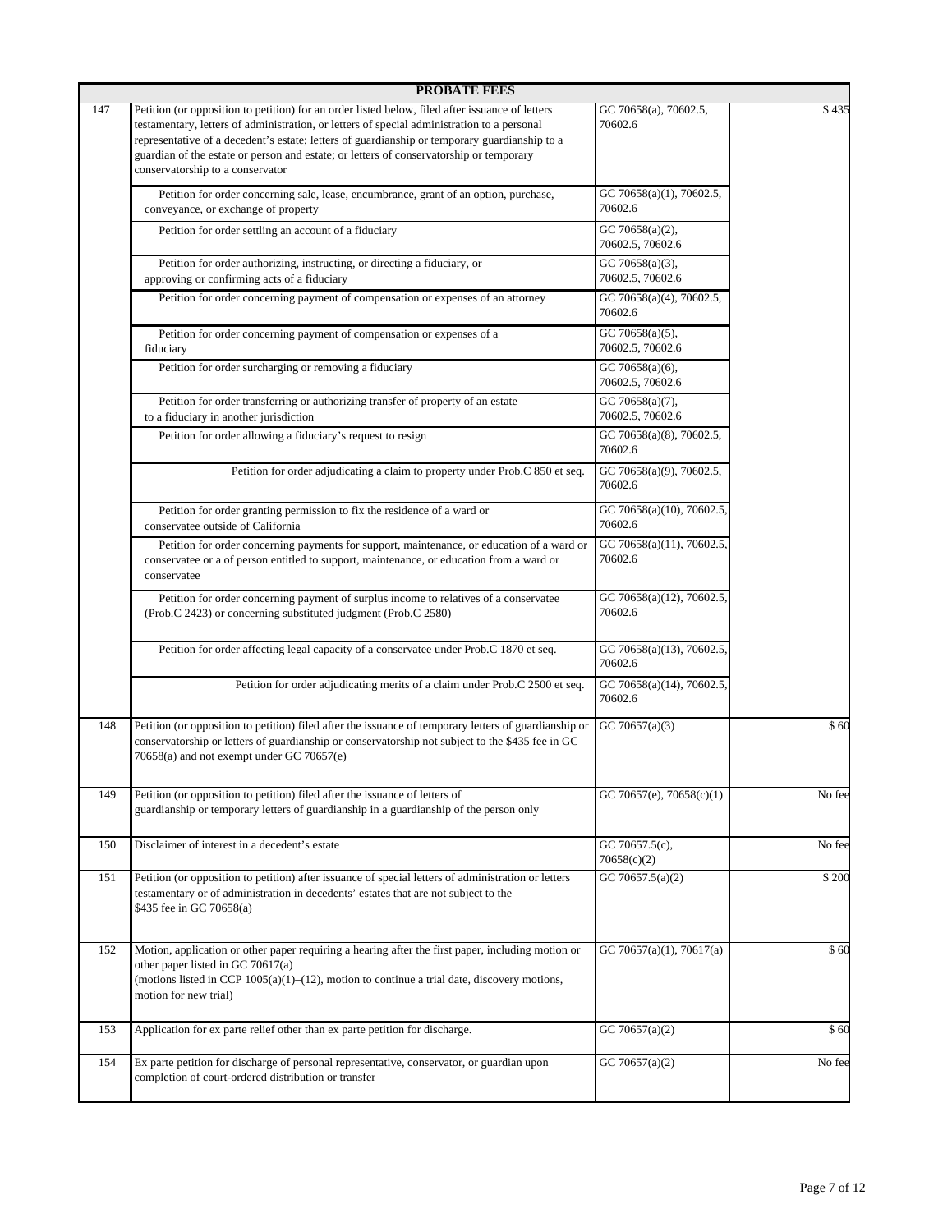|     | <b>PROBATE FEES</b>                                                                                                                                     |                                           |              |  |
|-----|---------------------------------------------------------------------------------------------------------------------------------------------------------|-------------------------------------------|--------------|--|
| 155 | Motion or other paper listed in GC 70617(b) (list of 13 items), including:                                                                              | GC 70657(b)                               | No fee       |  |
|     | Amended notice of motion                                                                                                                                | $\overline{GC 70657}$ (b),<br>70617(b)(2) |              |  |
|     | Civil case management statement                                                                                                                         | GC 70657(b),<br>70617(b)(3)               |              |  |
|     | Request for trial de novo after judicial arbitration                                                                                                    | GC 70657(b),<br>70617(b)(4)               |              |  |
|     | Stipulation that does not require an order                                                                                                              | GC 70657(b),<br>70617(b)(5)               |              |  |
|     | A request for entry of default or default judgment                                                                                                      | GC 70657(b),<br>70617(b)(8)               |              |  |
|     | Paper requiring a hearing on a petition to approve the compromise of a claim of a minor or<br>person with a disability under Prob.C 3600.               | GC 70657(b),<br>70617(b)(13)              |              |  |
| 156 | Petition to withdraw funds from blocked account                                                                                                         | $\overline{GC 70}657(a)$                  | \$60         |  |
| 157 | GC 70657(c),<br>Motion for summary judgment<br>70617(d)                                                                                                 |                                           | \$500        |  |
| 158 | Deposit of estate planning documents                                                                                                                    | GC 70660                                  | $\sqrt{$}20$ |  |
| 159 | Search for estate documents, for each search longer than 10 minutes                                                                                     | GC 70661                                  | $\sqrt{$15}$ |  |
| 160 | Petition to establish record of birth, death, or marriage                                                                                               | H&S 103470,<br>GC 70602.5                 | \$225        |  |
| 161 | Affidavit procedure for real property of small value under Prob.C 13201                                                                                 | GC 70626(b)(9)                            | \$45         |  |
| 162 | Guardianship investigations (amount set by court)<br>Prob.C 1513.1                                                                                      |                                           | \$450        |  |
| 163 | Information package for conservators                                                                                                                    | Prob.C 1835                               | $\sqrt{20}$  |  |
| 164 | Conservatorship investigator's fee (amount set by court)                                                                                                | Prob.C 1851.5                             | \$450        |  |
|     | Petition for summary probate (Public Administrator only)<br>Prob.C 7660<br>165                                                                          |                                           | \$205        |  |
| 166 | Delivery of will to the court in which the estate may be administered (Prob.C<br>8200)                                                                  | GC 70626(d)                               | \$50         |  |
| 167 | Request for special notice in decedent's estate, guardianship, conservatorship, and trust<br>proceedings (Prob.C 1250, 2700, 17204)                     | GC 70662                                  | \$40         |  |
| 168 | Registering a conservatorship established outside of California (effective<br>January 1, 2016)                                                          | GC 70663                                  | \$30         |  |
|     | APPEAL AND WRIT RELATED FEES                                                                                                                            |                                           |              |  |
|     | <b>Appeal of Unlimited Civil Case</b>                                                                                                                   |                                           |              |  |
| 169 | Certificate for Court of Appeal or Supreme Court on motion prior to filing<br>appeal record                                                             | GC 70620                                  | \$20         |  |
| 170 | Appeal or cross appeal to court of appeal (payable to court of appeal)                                                                                  | GC 68926, 68926.1(b)                      | \$775        |  |
| 171 | Deposit for preparation of clerk's transcript (payable to superior court) (charged when notice of<br>appeal to court of appeal is filed under GC 68926) | GC 68926.1                                | \$100        |  |
|     | <b>Other Appeals</b>                                                                                                                                    |                                           |              |  |
| 172 | Appeal in limited civil case (to appellate division), where amount demanded in<br>case does not exceed \$10,000                                         | GC 70621(b), 70602.5                      | \$225        |  |
| 173 | Appeal in limited civil case (to appellate division), where amount demanded in case exceeds<br>\$10,000 (but does not exceed \$25,000)                  | GC 70621(a), 70602.5                      | \$370        |  |
| 174 | Appeal in small claims case                                                                                                                             | CCP 116.760                               | \$75         |  |
| 175 | Writ petition to appellate division, where amount demanded in limited civil case<br>does not exceed \$10,000                                            | GC 70621(b), 70602.5                      | \$225        |  |
| 176 | Writ petition to appellate division, where amount demanded in limited civil case exceeds<br>\$10,000 (but does not exceed<br>\$25,000                   | GC 70621(a), 70602.5                      | \$370        |  |
| 177 | Appeal from Labor Commissioner's Award (Lab.C 98.2)                                                                                                     | GC 70611,<br>70602.5, 70602.6             | \$435*       |  |
| 178 | Appeal of final decision on parking citation violation (VC 40230)                                                                                       | GC 70615(b)                               | \$25         |  |
| 179 | Appeal from determination of dangerous or vicious dog (F&A 31622)                                                                                       | GC 70626(b)(8)                            | \$45         |  |
| 180 | Appeal of administrative fine or penalty (GC 53069.4(b)(2))                                                                                             | GC 70615(a)                               | \$25         |  |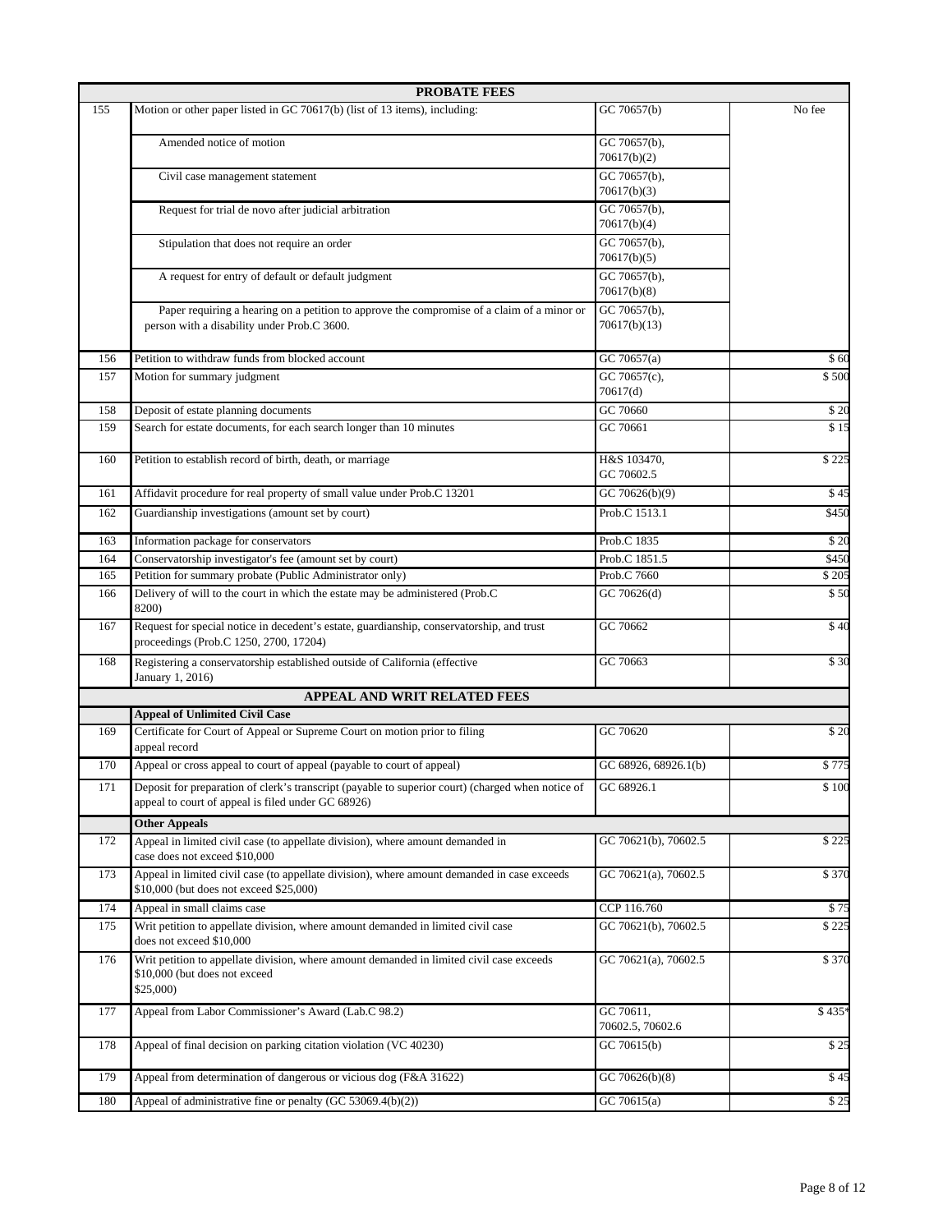| 181 | Appeal of administrative penalty for fare evasion or passenger conduct violation<br>(PUC 99582)                                                                                                                                                                                           | GC $70615(c)$                      | \$25                                        |
|-----|-------------------------------------------------------------------------------------------------------------------------------------------------------------------------------------------------------------------------------------------------------------------------------------------|------------------------------------|---------------------------------------------|
|     | <b>RECORDS RELATED FEES</b>                                                                                                                                                                                                                                                               |                                    |                                             |
| 182 | Certifying a copy of paper, record, or proceeding on file                                                                                                                                                                                                                                 | GC 70626(a)(4)                     | \$40                                        |
| 183 | Certificate for which fee is not otherwise fixed; includes lis pendens                                                                                                                                                                                                                    | GC 70626(a)(8)                     | $\sqrt{40}$                                 |
| 184 | Preparing a copy of any record, proceeding or paper on file (per page)                                                                                                                                                                                                                    | GC 70627(a)                        | \$0.50                                      |
| 185 | Comparison of a copy with an original on file (per page)                                                                                                                                                                                                                                  | GC 70627(b)                        | \$1                                         |
| 186 | Searching records or files, for each search longer than 10 minutes                                                                                                                                                                                                                        | GC 70627(c)                        | \$15                                        |
| 187 | Exemplification of record or other paper on file                                                                                                                                                                                                                                          | GC 70628                           | \$50                                        |
| 188 | Document authenticated pursuant to court order (per signature)                                                                                                                                                                                                                            | GC 70629                           | \$15                                        |
| 189 | Certified copy of marriage or domestic partnership dissolution record (requested<br>by public agency)                                                                                                                                                                                     | GC 70674                           | \$10                                        |
| 190 | Certified copy of marriage or domestic partnership dissolution record (requested<br>by any other applicant)                                                                                                                                                                               | GC 70674                           | \$15                                        |
|     | RETURNED CHECKS AND INSUFFICIENT PAYMENTS                                                                                                                                                                                                                                                 |                                    |                                             |
| 191 | Administrative charge for a check that is returned without payment. A filing paid with such a<br>check will be void if not paid, within 20 days of notification, in cash, by certified check, or by<br>other means specified by the court, but not by traveler's check or personal check. | CCP 411.20(g), GC 71386            | \$40                                        |
| 192 | Administrative charge for processing a partial payment. A first paper filing submitted with a<br>check for an insufficient amount will be void if the amount due is not paid within 20 days of<br>notification.                                                                           | CCP 411.21(g)                      | \$25                                        |
|     | <b>MISCELLANEOUS FEES</b>                                                                                                                                                                                                                                                                 |                                    |                                             |
| 193 | Administrative charge for collection of fees where fee waiver was previously<br>granted                                                                                                                                                                                                   | GC $68638(a)$ (3)                  | \$25                                        |
| 194 | Administrative charge for recovering, as part of judgment, fees not paid by<br>public entity under GC 6103                                                                                                                                                                                | GC 6103.5(d)                       | \$25                                        |
| 195 | Taking affidavit, except in criminal case or adoption proceedings                                                                                                                                                                                                                         | GC 70626(a)(5)                     | \$40                                        |
| 196 | Acknowledgment of deed or other instrument                                                                                                                                                                                                                                                | GC 70626(a)(6)                     | \$40                                        |
| 197 | Recording or registering license or issuing certificate in connection with a license, required by<br>law, for which charge is not otherwise prescribed                                                                                                                                    | GC 70626(a)(7)                     | $\sqrt{$40}$                                |
| 198 | Filing affidavit of publication of notice of dissolution of partnership                                                                                                                                                                                                                   | GC 70626(b)(7)                     | \$45                                        |
| 199 | Filing and indexing papers for which a charge is not provided elsewhere                                                                                                                                                                                                                   | GC 70626(b)(10)                    | \$45                                        |
| 200 | Appearance by videoconferencing                                                                                                                                                                                                                                                           | GC 70630                           | Amount set by<br>cour                       |
| 201 | Reasonable fee for service or product, not to exceed costs, where no fee is<br>otherwise provided for (Rule 10.815)                                                                                                                                                                       | GC 70631                           | Amount set by<br>cour                       |
| 202 | Administering funds held in trust for deposits of funds for reporters' transcripts                                                                                                                                                                                                        | GC 70632<br>CRC 8.130 and<br>8.834 | \$50                                        |
|     | a. Handling deposits held in trust for all non-court entities, including non-judicial foreclosure<br>sale                                                                                                                                                                                 | GC 70632                           | \$92                                        |
|     | b. Name indexed on Compact Disk (CD), for each CD, Legacy, annual or monthly                                                                                                                                                                                                              | GC 70631                           | <b>Quarter History</b>                      |
|     | Indexes Available:                                                                                                                                                                                                                                                                        |                                    | \$200                                       |
|     | General Jurisdiction Criminal Index<br>General Jurisdiction Civil Index/Jurisdictional                                                                                                                                                                                                    |                                    | <b>Recent Quarter</b><br>\$25 (per quarter) |
|     |                                                                                                                                                                                                                                                                                           | GC 68150(l) CRC 2.506              | \$0.50 per page                             |
|     | c. Accessing Civil case documents via the Web.<br>- Pages per document<br>- Maximum amount to be charged per document                                                                                                                                                                     |                                    |                                             |
|     | d. Fax Filing, per page in addition to any other fee                                                                                                                                                                                                                                      | GC 70631                           | \$1                                         |
| 203 | Certificate of facts regarding unsatisfied judgment                                                                                                                                                                                                                                       | VC 16373                           | \$5                                         |
| 204 | Witness Fee                                                                                                                                                                                                                                                                               | GC 68097.2                         | \$275                                       |
|     |                                                                                                                                                                                                                                                                                           |                                    |                                             |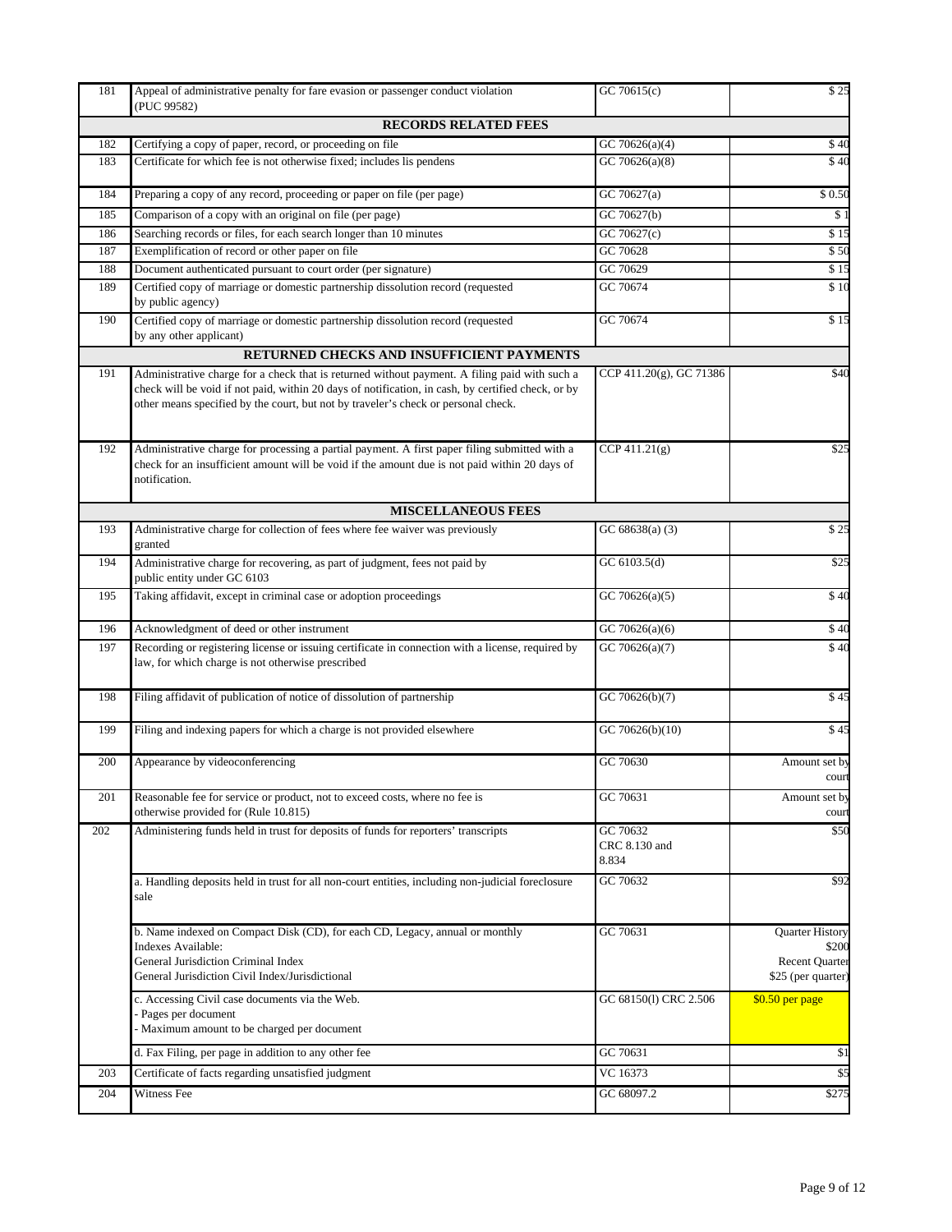| 205 | Envelope (with and without postage) | GC 70631<br>CRC 10.815 | \$0.20 plus tax |
|-----|-------------------------------------|------------------------|-----------------|
| 206 | Pens                                |                        | \$0.20 plus tax |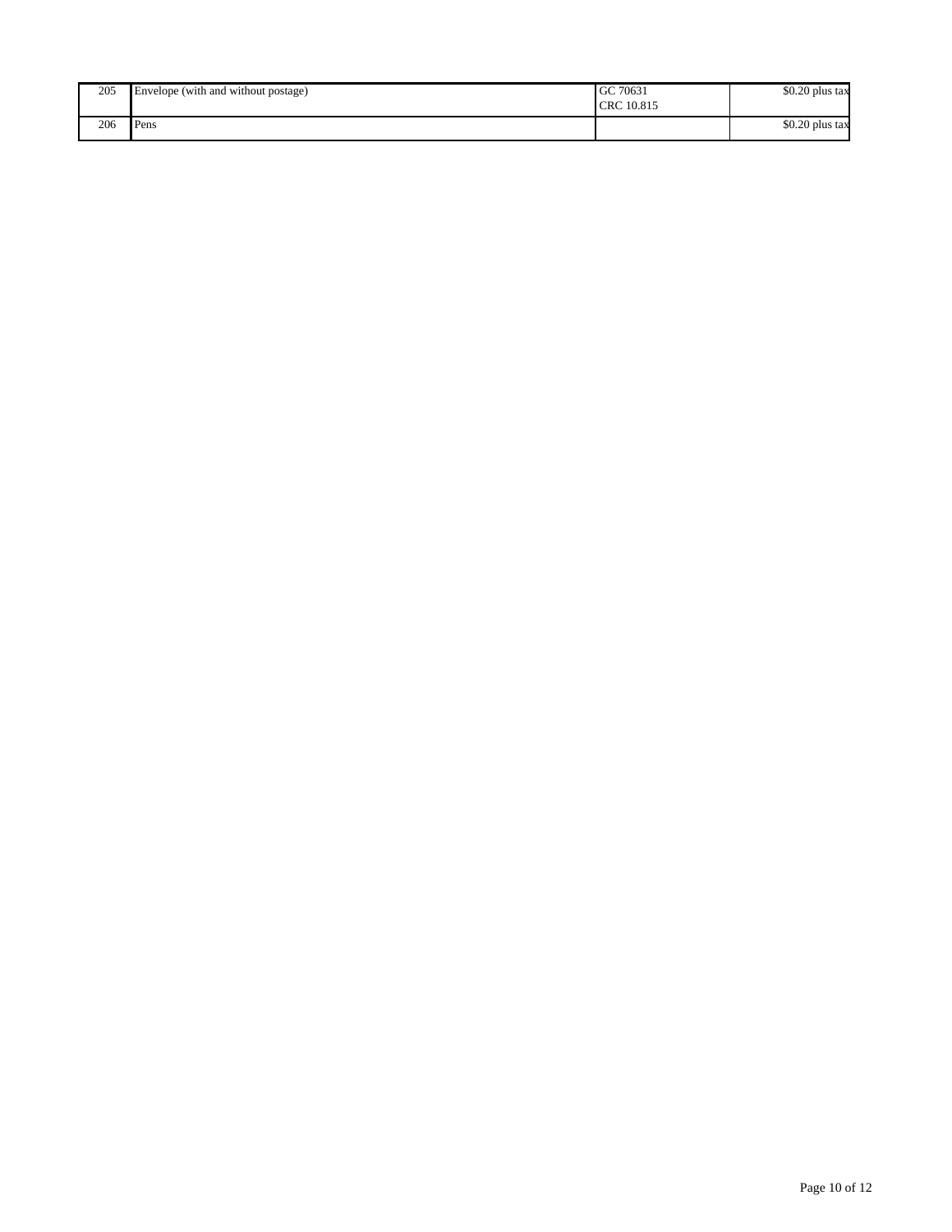| Appendix: First paper filing fees under the UCF in courts |
|-----------------------------------------------------------|
| with local courthouse construction surcharges             |

|                               |                                                                        |                                         | <b>Limited civil cases</b>         |                                                | Unlimited civil cases (>     |  |
|-------------------------------|------------------------------------------------------------------------|-----------------------------------------|------------------------------------|------------------------------------------------|------------------------------|--|
|                               |                                                                        | <b>Limited civil</b><br>$\leq$ \$10,000 | <b>Limited civil</b><br>> \$10,000 | <b>Amendment to amount</b><br>over<br>\$10,000 | \$25,000,<br>family, probate |  |
| <b>Statewide uniform fee</b>  |                                                                        | \$225                                   | \$370                              | \$145                                          | \$435                        |  |
| Construction Fund             | Normal distribution to State Court Facilities                          | $\sqrt{2C}$                             | $\overline{$}$ 25                  | None                                           | \$35                         |  |
| <b>Riverside</b> <sup>®</sup> | Local courthouse construction<br>surcharge                             | \$50                                    | \$50                               | None                                           | \$50                         |  |
|                               | <b>Distribution to SCFCF</b>                                           | \$0                                     | \$0                                | None                                           | $\sqrt{6}$                   |  |
|                               | Total fee (with local surcharge and<br>offset from SCFCF distribution) | \$255                                   | \$395                              | \$140                                          | \$450                        |  |
| <b>San Bernardino</b><br>11   | Local courthouse construction<br>surcharge                             | \$35                                    | \$35                               | None                                           | \$35                         |  |
|                               | <b>Distribution to SCFCF</b>                                           | \$0                                     | $$^{(})$                           | None                                           | $\sqrt{6}$                   |  |
|                               | Total fee (with local surcharge and<br>offset from SCFCF distribution) | \$240                                   | \$380                              | \$140                                          | \$435                        |  |
| San Francisco <sup>n</sup>    | Local courthouse construction<br>surcharge                             | $\sqrt{$10}$                            | \$10                               | None                                           | \$50                         |  |
|                               | Distribution to SCFCF                                                  | \$10                                    | \$15                               | None                                           | \$0                          |  |
|                               | Total fee (with local surcharge and<br>offset from SCFCF distribution) | \$225                                   | \$370                              | \$145                                          | \$450                        |  |

 $7$  This column shows the fee under GC 70613.5 for a filing increasing the amount at issue in a limited civil case from

\$10,000 or less to more than \$10,000. The fee reflects the incremental amount that the first paper fee for a case with more than \$10,000 at issue exceeds the first paper fee for a case with \$10,000 or less at issue.

<sup>8</sup> These uniform filing fees apply to both first paper filings and response filings in limited, unlimited, family law and probate cases.

<sup>9</sup> Under the Uniform Civil Fee legislation, the standard distributions to the State Court Facilities Construction Fund are

\$20, \$25 and \$35 depending on the level and type of filing. In Riverside, San Bernardino and San Francisco the distribution to the SCFCF is reduced to offset, to the extent possible, the local courthouse construction surcharge.

<sup>10</sup> In Riverside the maximum surcharge allowed by statute is \$50 under GC 70622. As of January 1, 2009, the surcharge is \$50 for all cases.

<sup>11</sup> In San Bernardino the maximum surcharge allowed by statute is \$35, which is applied to all first paper filings. (GC 70624.)

<sup>12</sup> In San Francisco the maximum surcharge allowed by statute is \$50. \$10 is applied to limited civil cases and \$50 to other first paper filings. (GC 70625.)